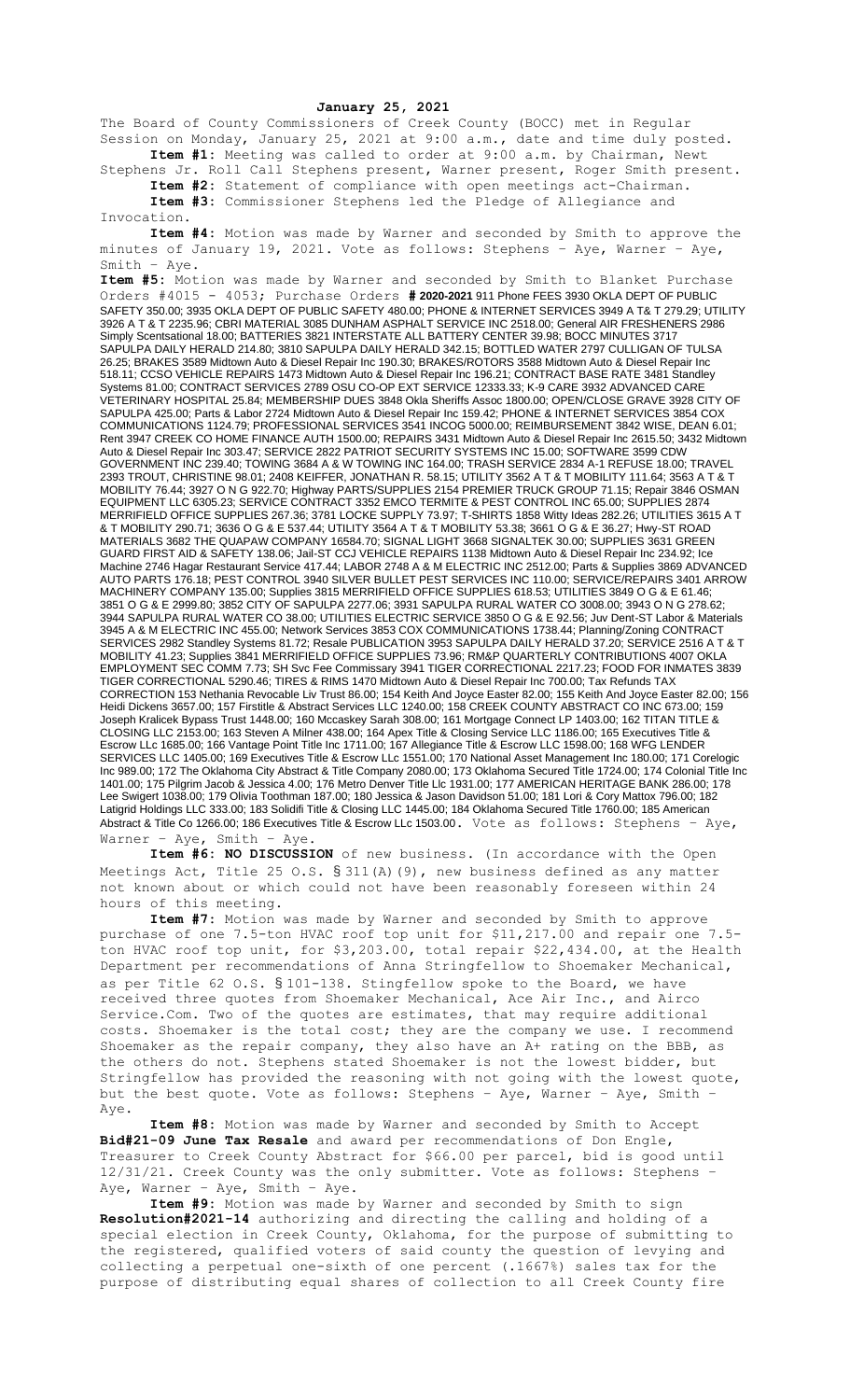departments with their main station located in Creek County that maintain status of "member of good standing" with Creek County Fire District Association. The collected sales tax monies shall be used for apparatus acquisitions or upgrade and maintenance for existing apparatus, equipment, safety gear, operations, planning, training or training related expenses, new building construction or improvements on existing facilities to be held on April 6, 2021. The 15 departments that will collect equal shares if conditions are followed will be: Bristow, Depew, Drumright, Freedom Hill, Kiefer, Kellyville, Mannford, Milfay, Mounds, Oilton, Olive, Sapulpa, Shamrock, Silver City and Slick. Stephens stated that the Volunteer Fire Departments have put countless hours of work getting this ready to go out for a vote of the people. The funding would be able to be used for everything except payroll, the use is listed in the language read. Warner stated it is much needed and I have spoken to many Volunteer Fire Departments and we are one of the few counties that doesn't have the public support to fund them. It is greatly needed and I highly support the passing of this, I recommend that we move to the vote of the people to determine the outcome. Vote as follows: Stephens – Aye, Warner – Aye, Smith – Aye.

**Item #10:** Motion was made by Smith and seconded by Warner to approve contracting with Dunham Asphalt using **6 Month HWY/Materials Bid#21-7** prices on a two-inch overlay on 6/10ths of a mile of Maple Drive, in Kellyville, OK. Smith stated the road needs smoothed up and I think this is the way to go. Stephens stated with the recent City of Kellyville approval of a new housing addition off Maple Drive, the road needs to be able to sustain high traffic. A 4" overlay is needed in my opinion, to hold up the traffic that is going to be driving it developing the addition. Stephens stated Jana Thomas, Purchasing Agent has been working on getting this project ready, we have Dunham quoting \$53,240.00, they have lowered the bid cost to \$60.50 per ton, waived the \$1,500.00 locating fee and are going to grind some of the road down at no charge. With some of the possible thin spots, I would like a 15% contingency added to the purchase order just in case for the unforeseen. Dunham has projected 880 tons, but with the irregularities of the road, it may take more. Thomas stated that this is not going out for sealed bid, due to being able to utilize the 6-Month Bid on services, which has already been let. Dunham price for District #3 was \$66.50, per ton and they are lowering to District #2 bid price of \$60.50, per ton. Bonds are still required with this project and will need to be received before going into contract with vendor. Vote as follows: Stephens – Aye, Warner – Aye, Smith – Aye.

**Item #11:** Motion was made by Warner and seconded by Smith to sign **Resoltuion#2021-15** directing the Creek County Treasurer to credit the Creek County General Government Maintenance and Operations Fund 001-1-2000-2005/R2 with funds from the Creek County Court Clerk's Fund for reimbursement of utility payments, in the amount of \$917.67, as per 62 O.S. § 335, and procedures implemented by the State Auditor's Office. Vote as follows: Stephens – Aye, Warner – Aye, Smith – Aye.

**Item #12:** Motion was made by Warner and seconded by Smith to sign **Resolution#2021-16** directing the Creek County Treasurer to credit the Creek County General Government Insurance Fund 001-1-2300-1222/R4 with funds from Benefit Resources, Inc., in the amount of \$146.59, as per 62 O.S. § 335, and procedures implemented by the State Auditor's Office. Vote as follows: Stephens – Aye, Warner – Aye, Smith – Aye.

**Item #13:** Motion was made by Warner and seconded by Smith to sign **Resolution#2021-17** directing the Creek County Treasurer to credit the Creek County Government Insurance Fund 001-1-2300-1222/R4 with funds from American Public Life (APL) to reimburse for refunds of premium submitted on behalf of employees paid from that account, as per 62 O.S. § 335, and procedures implemented by the State Auditor's Office. Vote as follows: Stephens – Aye, Warner – Aye, Smith – Aye.

**Item #14:** Motion was made by Warner and seconded by Smith to extend **Resolution#2020-87** one more week until 2/1/21. Covey Murray gave a report to the Commissioners, as of January 22, 2021 we have 543 active cases, 50 new and 81 deaths, total of 4,728 since March. Compared to last week on January 18, 2021 we had 624 active cases, 22 new and 80 deaths, and looking back to December 30, 2020, we had 440 active cases, 44 new, and 64 deaths, total since March was 3,528. Warner stated it looks like we might have crested and maybe headed back down on our numbers. Warner discussed the possible opening of the Courthouse, Andrew Goforth stated the Administrative Order expires at the end of the month, and there is still opportunity to extend it if the Judges approve it, in the upcoming Judges meeting. We are still holding virtual court sessions, I have a traffic court docket today, that will be held outside, we just are not have any in-person courts. Warner stated with that being said 2/1/21, the Courthouse should be open. Murray stated that the First Responders, as well as the Courthouse employees will receive their second vaccination, this Wednesday. Everyone will be notified by an email, they will keep the same time and day, as they have previously received the